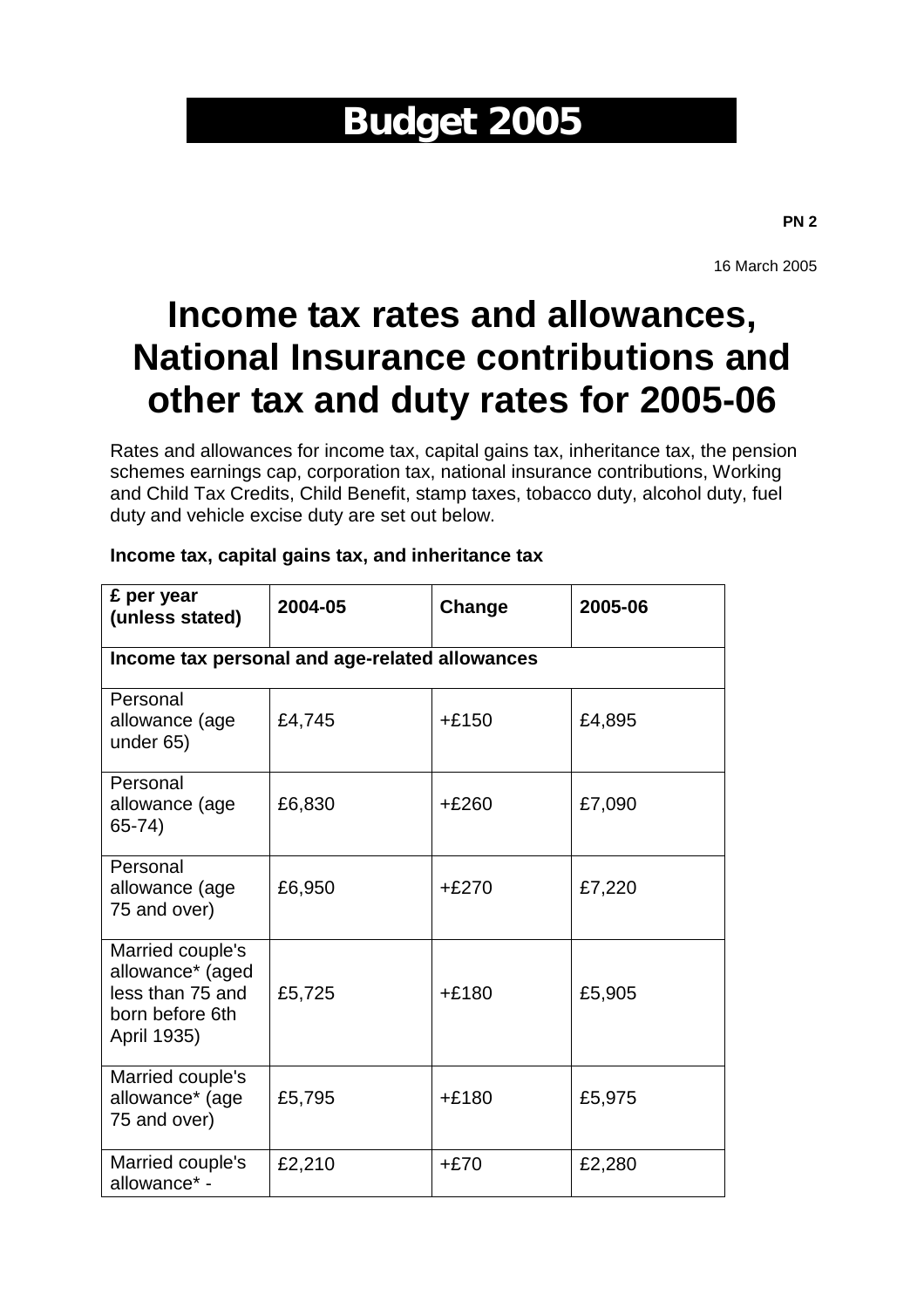| minimum amount                                                                      |                                        |            |          |
|-------------------------------------------------------------------------------------|----------------------------------------|------------|----------|
| Income limit for<br>age-related<br>allowances                                       | £18,900                                | $+£600$    | £19,500  |
| Blind person's<br>allowance                                                         | £1,560                                 | $+£50$     | £1,610   |
|                                                                                     | Capital gains tax annual exempt amount |            |          |
| Individuals etc.                                                                    | £8,200                                 | $+£300$    | £8,500   |
| Most trustees                                                                       | £4,100                                 | $+£150$    | £4,250   |
| <b>Inheritance tax</b><br>threshold                                                 | £263,000                               | $+£12,000$ | £275,000 |
| Pension schemes earnings cap                                                        |                                        |            |          |
| <b>Pension schemes</b><br>earnings cap<br>(1989 Cap)                                | £102,000                               | $+£3,600$  | £105,600 |
| Occupational<br><b>Pension Schemes</b><br>final remuneration<br>cap (1987 Cap)      | £100,000                               | $+£5,600$  | £105,600 |
| Occupational<br><b>Pension Schemes</b><br>tax free lump sum<br>$(1987 \text{ Cap})$ | £150,000                               | $+£8,400$  | £158,400 |

\* Married couple's allowance is given at the rate of 10 per cent.

# **Income tax: taxable bands**

| £ per year         | 2004-05        | 2005-06          |
|--------------------|----------------|------------------|
| Starting rate: 10% | £0-£2,020      | $£0 - £2,090$    |
| Basic rate: 22%    | £2,020-£31,400 | £2,090 - £32,400 |
| Higher rate: 40%   | over £31,400   | over £32,400     |

# **Corporation tax on profits**

| <b>E</b> per year (unless<br>stated) | 2004-05 | 2005-06 |
|--------------------------------------|---------|---------|
|                                      |         |         |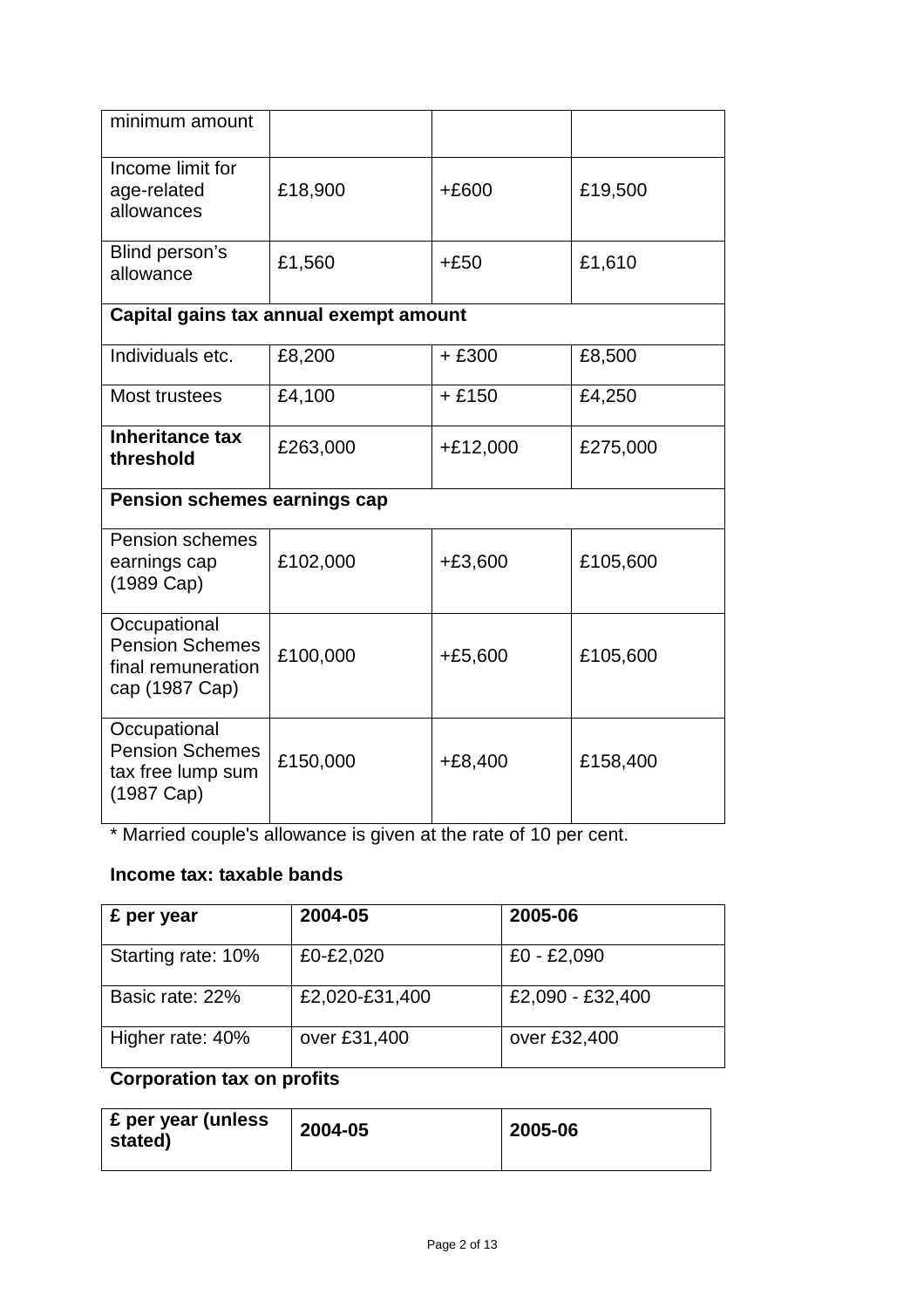| Starting rate: 0%                  | £0 - £10,000        | £0 - £10,000          |
|------------------------------------|---------------------|-----------------------|
| Marginal relief                    | £10,001 - £50,000   | £10,001 - £50,000     |
| Small companies'<br>rate: 19%      | £50,001-£300,000    | £50,001-£300,000      |
| Marginal relief                    | £300,001-£1,500,000 | £300,001 - £1,500,000 |
| Main rate: 30%                     | £1,500,001 or more  | £1,500,001 or more    |
| Non-corporate<br>distribution rate | 19%                 | 19%                   |

# **National insurance contributions**

| £ per week (unless<br>stated)                                                                  | 2004-05 | Change | 2005-06 |
|------------------------------------------------------------------------------------------------|---------|--------|---------|
| Lower earnings limit,<br>primary class 1                                                       | £79     | $+£3$  | £82     |
| Upper earnings limit,<br>primary class 1                                                       | £610    | $+£20$ | £630    |
| Primary threshold                                                                              | £91     | $+£3$  | £94     |
| Secondary threshold                                                                            | £91     | $+£3$  | £94     |
| Employees' primary<br>class 1 rate between<br>primary threshold<br>and upper earnings<br>limit | 11%     |        | 11%     |
| Employees' primary<br>class 1 rate above<br>upper earnings limit                               | 1%      |        | 1%      |
| Employees'<br>contracted-out<br>rebate                                                         | 1.6%    |        | 1.6%    |
| Married women's<br>reduced rate<br>between primary<br>threshold and upper<br>earnings limit    | 4.85%   |        | 4.85%   |
| Married women's<br>rate above upper                                                            | 1%      |        | $1\%$   |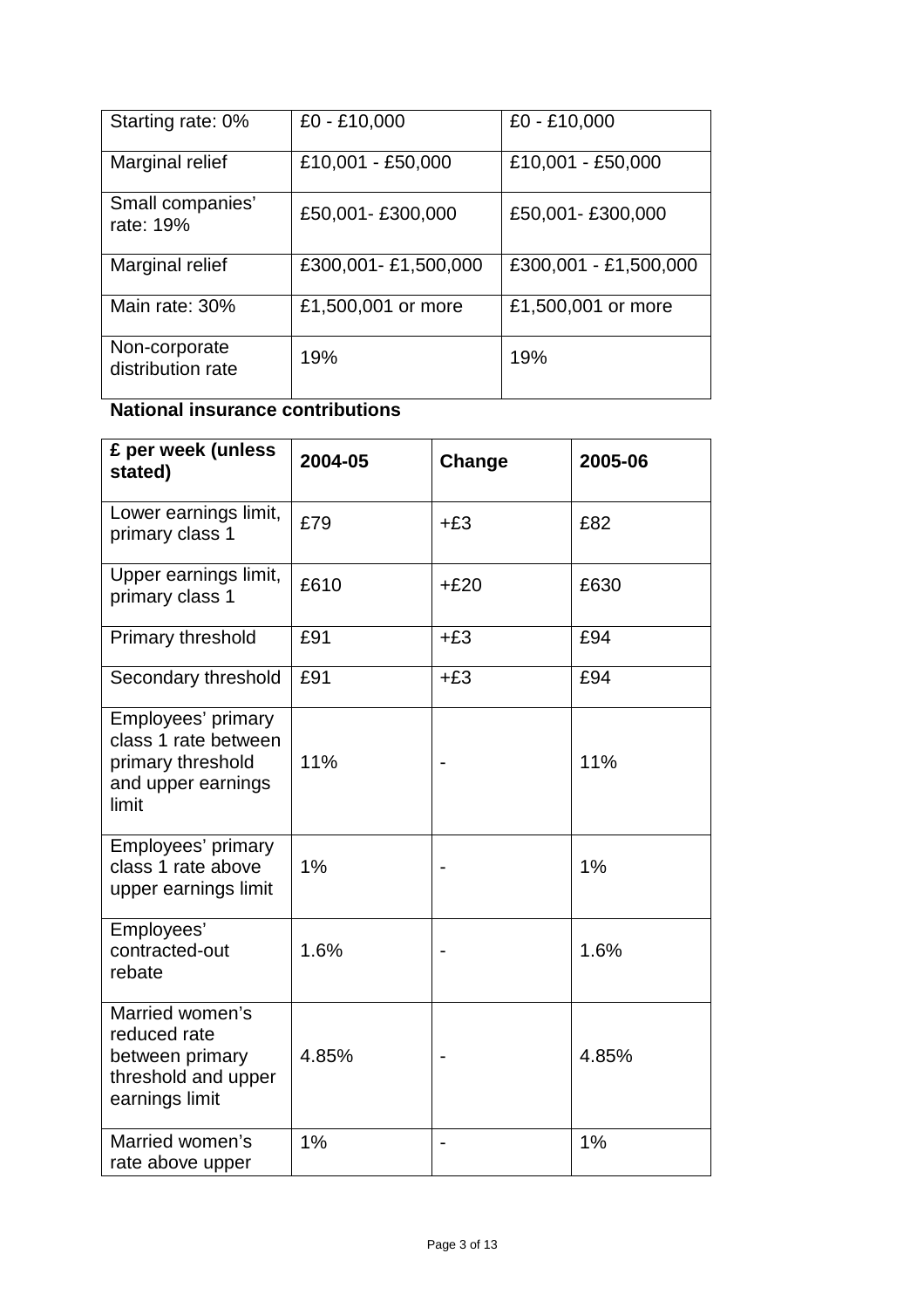| earnings limit                                                            |                                  |                       |                     |
|---------------------------------------------------------------------------|----------------------------------|-----------------------|---------------------|
| Employers'<br>secondary Class 1<br>rate above<br>secondary threshold      | 12.8%                            |                       | 12.8%               |
| Employers'<br>contracted-out<br>rebate, salary-<br>related schemes        | 3.5%                             |                       | 3.5%                |
| Employers'<br>contracted-out<br>rebate, money-<br>purchase schemes        | 1%                               |                       | 1%                  |
| Class 2 rate                                                              | £2.05                            | $+£0.05$              | £2.10               |
| Class 2 small<br>earnings exception                                       | $\overline{E}$ 4,215 per<br>year | $+£130$ per<br>year   | £4,345 per<br>year  |
| Special Class 2 rate<br>for share fishermen                               | £2.70                            | $+£0.05$              | £2.75               |
| Special Class 2 rate<br>for volunteer<br>development<br>workers           | £3.95                            | $+£0.15$              | £4.10               |
| Class 3 rate                                                              | £7.15                            | $+£0.20$              | £7.35               |
| Class 4 lower profits<br>limit                                            | £4,745 per<br>year               | $+£150$ per<br>year   | £4,895 per<br>year  |
| Class 4 upper profits<br>limit                                            | £31,720 per<br>year              | $+£1,040$ per<br>year | £32,760 per<br>year |
| Class 4 rate<br>between lower<br>profits limit and<br>upper profits limit | 8%                               |                       | 8%                  |
| Class 4 rate above<br>upper profits limit                                 | 1%                               |                       | 1%                  |

# **Working and Child Tax Credits rates**

| ' £ per year (unless<br>stated) | 2004-05 | Change | 2005-06 |
|---------------------------------|---------|--------|---------|
|---------------------------------|---------|--------|---------|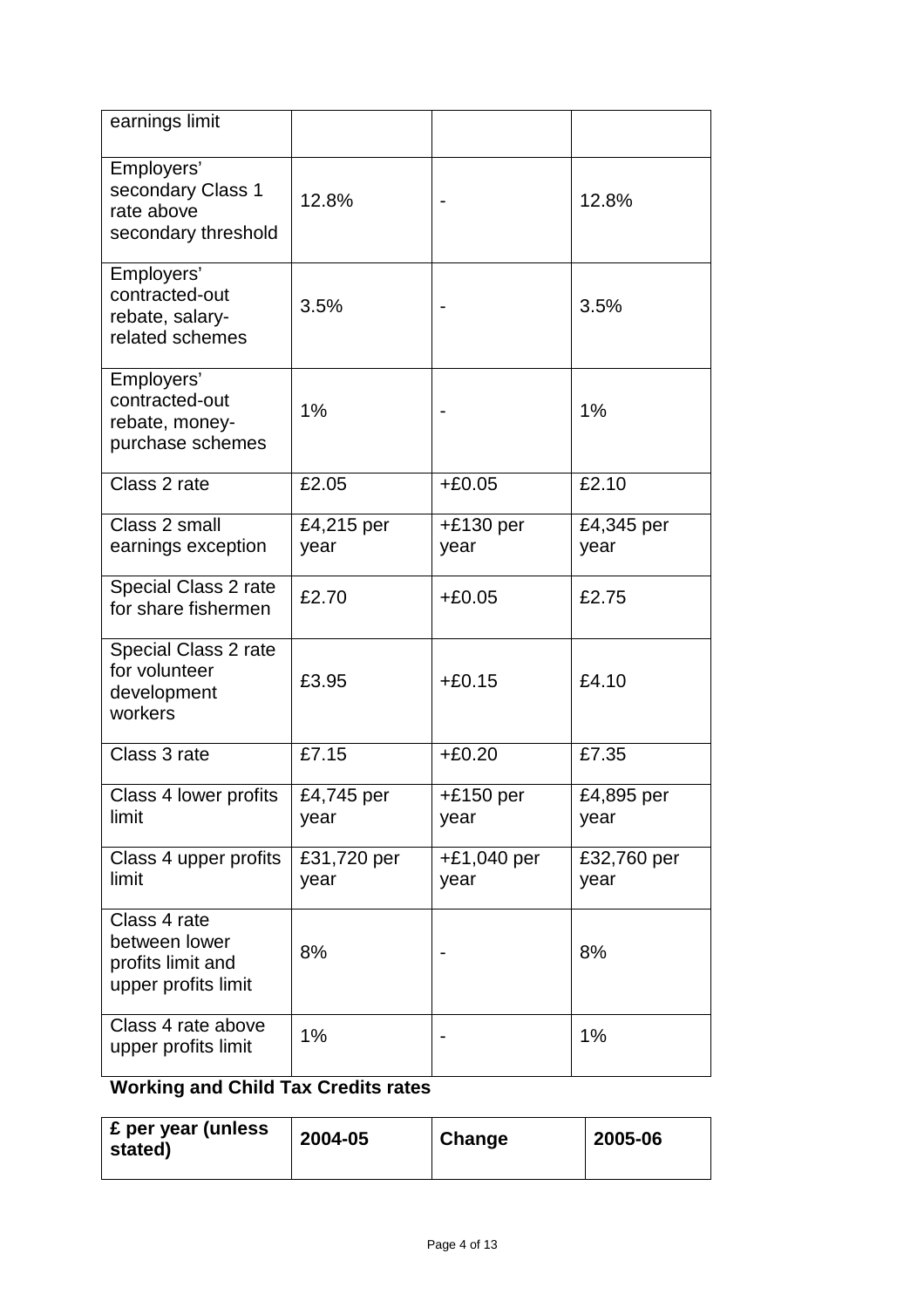| <b>Working Tax Credit</b>                            |               |                |                  |
|------------------------------------------------------|---------------|----------------|------------------|
| <b>Basic element</b>                                 | £1,570        | $+£50$         | £1,620           |
| Couple and lone<br>parent element                    | £1,545        | $+£50$         | £1,595           |
| 30 hour element                                      | £640          | $+£20$         | £660             |
| Disabled worker<br>element                           | £2,100        | $+£65$         | £2,165           |
| Severe disability<br>element                         | £890          | $+£30$         | £920             |
| 50+ Return to work<br>payment (16-29<br>hours)       | £1,075        | $+£35$         | £1,110           |
| 50+ Return to work<br>payment (30+ hours)            | £1,610        | $+£50$         | £1,660           |
| <b>Childcare element of the Working Tax Credit</b>   |               |                |                  |
| Maximum eligible<br>cost for one child               | £135 per week | +£40 per week  | £175 per<br>week |
| Maximum eligible<br>cost for two or more<br>children | £200 per week | +£100 per week | £300 per<br>week |
| Percentage of<br>eligible costs<br>covered           | 70%           |                | 70%              |
| <b>Child Tax Credit</b>                              |               |                |                  |
| Family element                                       | £545          |                | £545             |
| Family element,<br>baby addition                     | £545          |                | £545             |
| Child element                                        | £1,625        | $+£65$         | £1,690           |
| Disabled child<br>element                            | £2,215        | $+£70$         | £2,285           |
| Severely disabled<br>child element                   | £890          | $+£30$         | £920             |
| Income thresholds and withdrawal rates               |               |                |                  |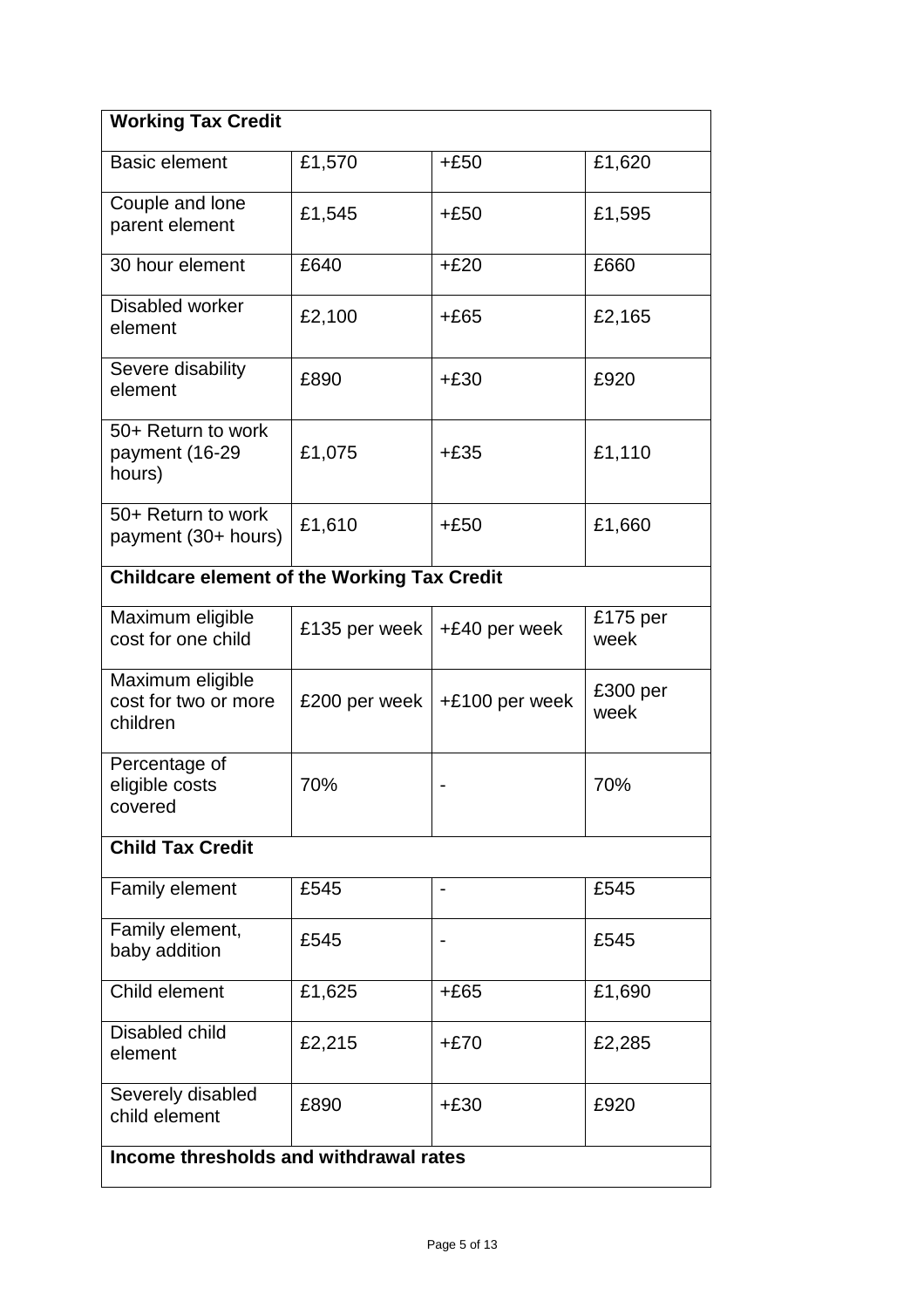| First income<br>threshold                                         | £5,060  | $+£160$ | £5,220  |
|-------------------------------------------------------------------|---------|---------|---------|
| First withdrawal rate<br>(per cent)                               | 37%     |         | 37%     |
| Second income<br>threshold                                        | £50,000 |         | £50,000 |
| Second withdrawal<br>rate (per cent)                              | 6.67%   |         | 6.67%   |
| First threshold for<br>those entitled to<br>Child Tax Credit only | £13,480 | $+£430$ | £13,910 |
| Income disregard                                                  | £2,500  |         | £2,500  |

**Child Benefit and Guardian's Allowance rates** from 11 April 2005

| £ per week                              | 2004-05 | Change   | 2005-06 |
|-----------------------------------------|---------|----------|---------|
| Eldest/Only Child                       | £16.50  | $+£0.50$ | £17.00  |
| <b>Other Children</b>                   | £11.05  | $+£0.35$ | £11.40  |
| Eldest/Only Child<br>(Lone Parent Rate) | £17.55  |          | £17.55  |
| Guardian's<br>Allowance                 | £11.85  | $+£0.35$ | £12.20  |

# **Stamp taxes and duties**

**Transfers of land and buildings (consideration paid)** from 17 March 2005

| Rate | <b>Residential in</b><br>disadvantaged<br>areas | <b>Residential</b><br>outside<br>disadvantaged<br>areas | Non-residential             |
|------|-------------------------------------------------|---------------------------------------------------------|-----------------------------|
|      | Total value of consideration                    |                                                         |                             |
| Zero | £0 - £150,000                                   | £0 - £120,000                                           | £0 - £150,000               |
| 1%   | Over £150,000 -<br>£250,000                     | Over £120,000 -<br>£250,000                             | Over £150,000 -<br>£250,000 |
| 3%   | Over £250,000 -<br>£500,000                     | Over £250,000 -<br>£500,000                             | Over £250,000 -<br>£500,000 |
| 4%   | Over £500,000                                   | Over £500,000                                           | Over £500,000               |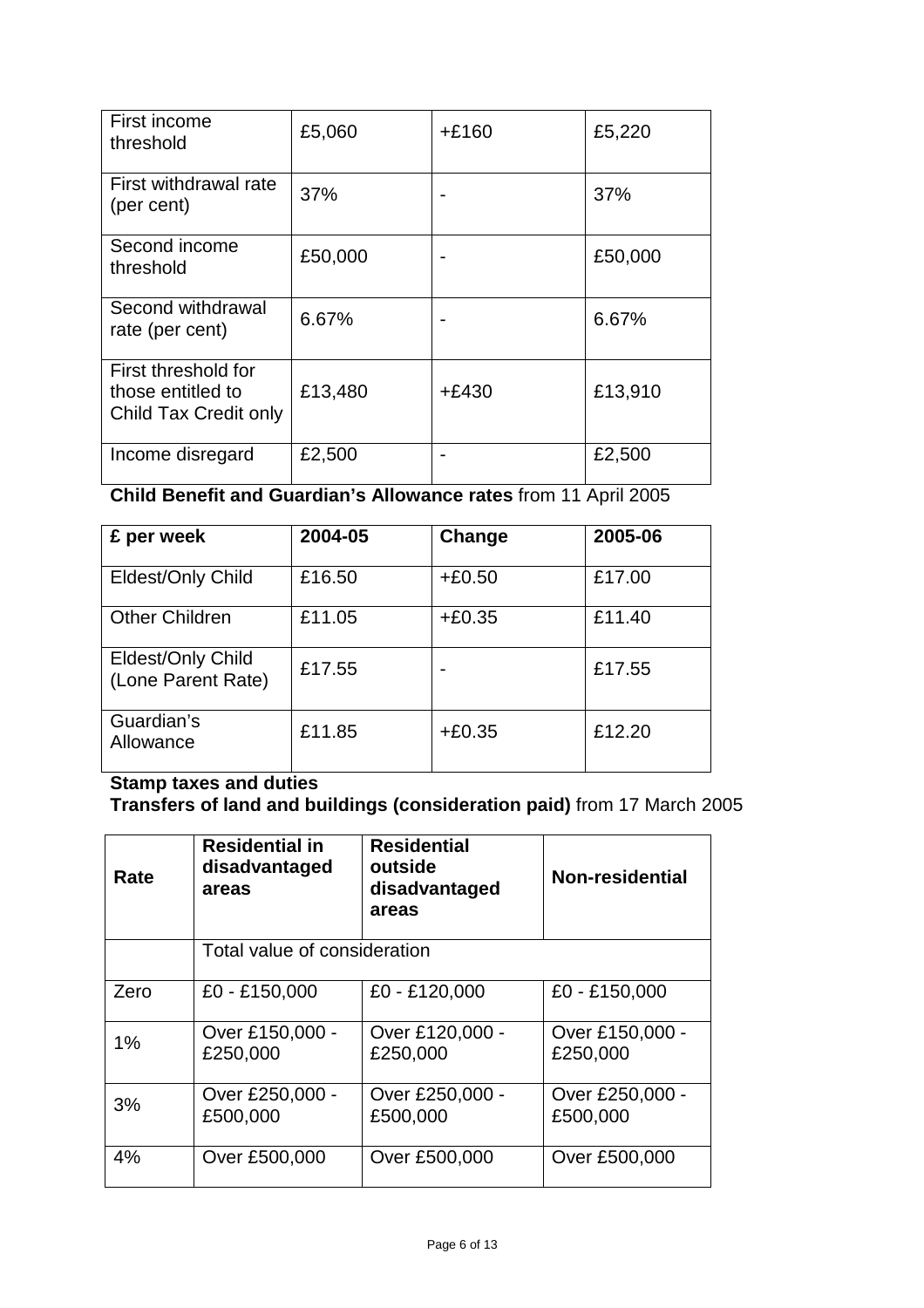# **New leases (lease duty)**

Duty on the premium is the same as for transfers of land (except that special rules apply for premium where rent exceeds £600 annually). Duty on the rent is charged on the Net Present Value (NPV). A per cent rate applies to the amount of NPV in excess of the threshold.

| Rate | <b>Net Present Value of rent</b> |                 |  |
|------|----------------------------------|-----------------|--|
|      | <b>Residential</b>               | Non-residential |  |
|      | Slice of NPV                     |                 |  |
| Zero | £0 - £120,000                    | £0 - £150,000   |  |
| 1%   | Over £120,000                    | Over £150,000   |  |

The rate of stamp duty/stamp duty reserve tax on the transfer of shares and securities is unchanged at 0.5 per cent for 2005-06.

# **Tobacco duty rates**

From 6pm on 16 March 2005, tobacco duty rates will be:

| <b>Product</b>                                     | <b>Duty</b>                                                                   | Effect of tax*<br>on typical item<br>(increase in<br>pence) | <b>Typical unit</b>    |
|----------------------------------------------------|-------------------------------------------------------------------------------|-------------------------------------------------------------|------------------------|
| Cigarettes                                         | 22 per cent of the<br>retail price plus<br>£102.39 per<br>thousand cigarettes | 7p                                                          | packet of 20           |
| Cigars                                             | £149.12 per<br>kilogram                                                       | 3p                                                          | packet of 5            |
| Hand-rolling<br>tobacco                            | £107.18 per<br>kilogram                                                       | 8p                                                          | 25g                    |
| Other smoking<br>tobacco and<br>chewing<br>tobacco | £65.56 per kilogram                                                           | 5 <sub>p</sub>                                              | 25g of pipe<br>tobacco |

\* Tax refers to duty plus VAT

# **Alcohol duty rates**

From midnight on 20 March 2005, duties on alcohol will be: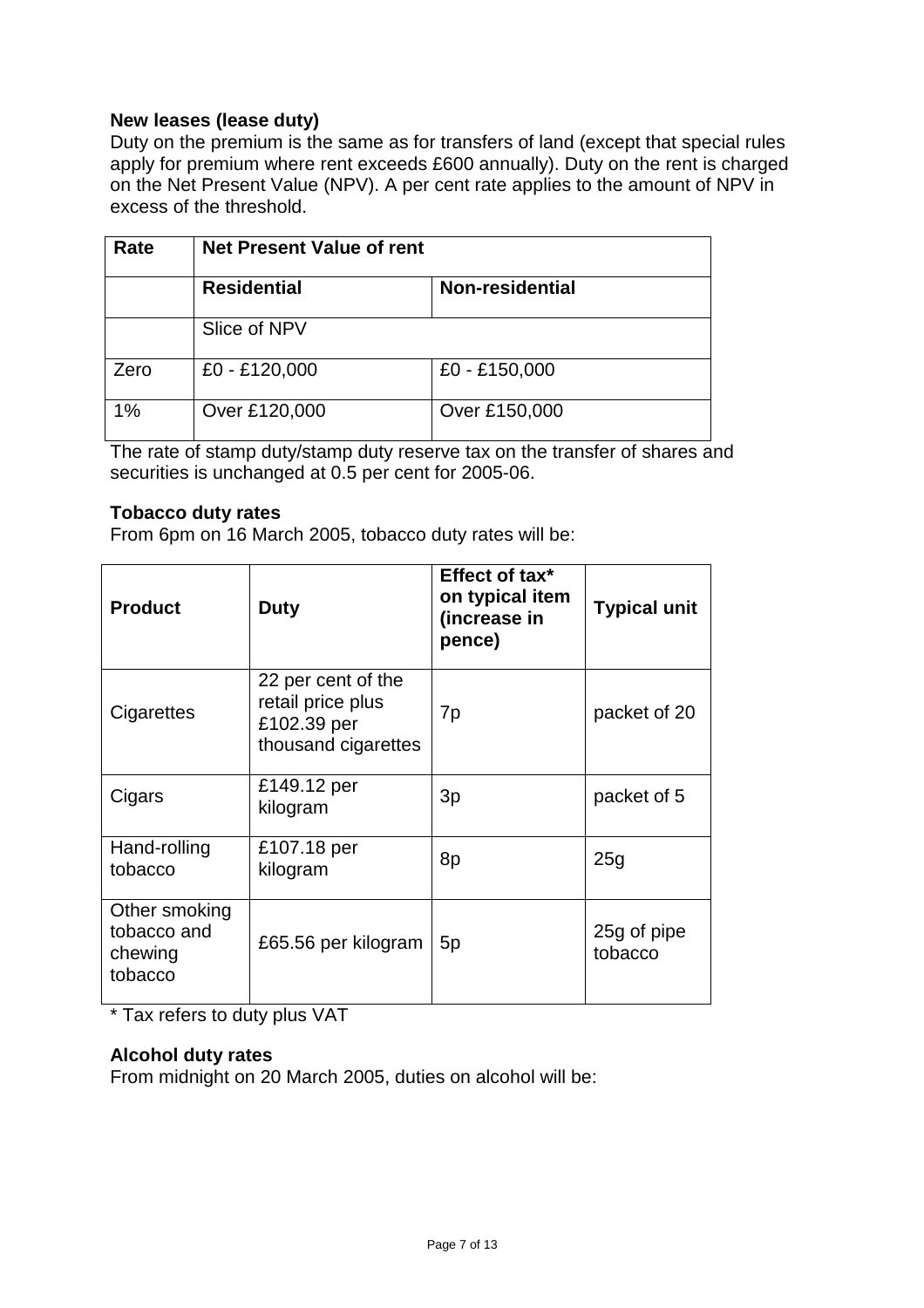| <b>Product</b>            | Effect of tax <sup>*</sup> on typical<br>item (increase in pence) | <b>Typical unit</b> |
|---------------------------|-------------------------------------------------------------------|---------------------|
| <b>Beer</b>               | 1 <sub>p</sub>                                                    | pint of beer        |
| Wine                      | 1 <sub>p</sub>                                                    | 175 ml glass        |
| Wine                      | 4p 75cl bottle                                                    |                     |
| Sparkling wine            |                                                                   | 75cl bottle         |
| <b>Spirits</b>            | - 70cl bottle                                                     |                     |
| <b>Spirits-based RTDs</b> |                                                                   | 275ml bottle        |
| Cider                     | - litre                                                           |                     |
| Sparkling cider           |                                                                   | 75cl bottle         |

\* Tax refers to duty plus VAT

| <b>Product and basis of duty</b>                                       | <b>Duty</b> |
|------------------------------------------------------------------------|-------------|
| Rate per litre of pure alcohol                                         |             |
| <b>Spirits</b>                                                         | £19.56      |
| <b>Spirits-based RTDs</b>                                              | £19.56      |
| Wine and made-wine: exceeding 22% abv.                                 | £19.56      |
| Rate per hectolitre per cent of alcohol in the beer                    |             |
| <b>Beer</b>                                                            | £12.92      |
| Rate per hectolitre of product                                         |             |
| Still cider and perry: exceeding 1.2% - not<br>exceeding 7.5% abv.     | £25.61      |
| Still cider and perry: exceeding 7.5% - less than<br>8.5% abv.         | £38.43      |
| Sparkling cider and perry: exceeding 1.2% - not<br>exceeding 5.5% abv. | £25.61      |
| Sparkling cider and perry: exceeding 5.5% - less<br>than $8.5\%$ aby.  | £166.70     |
| Wine and made-wine: exceeding 1.2% - not                               | £51.69      |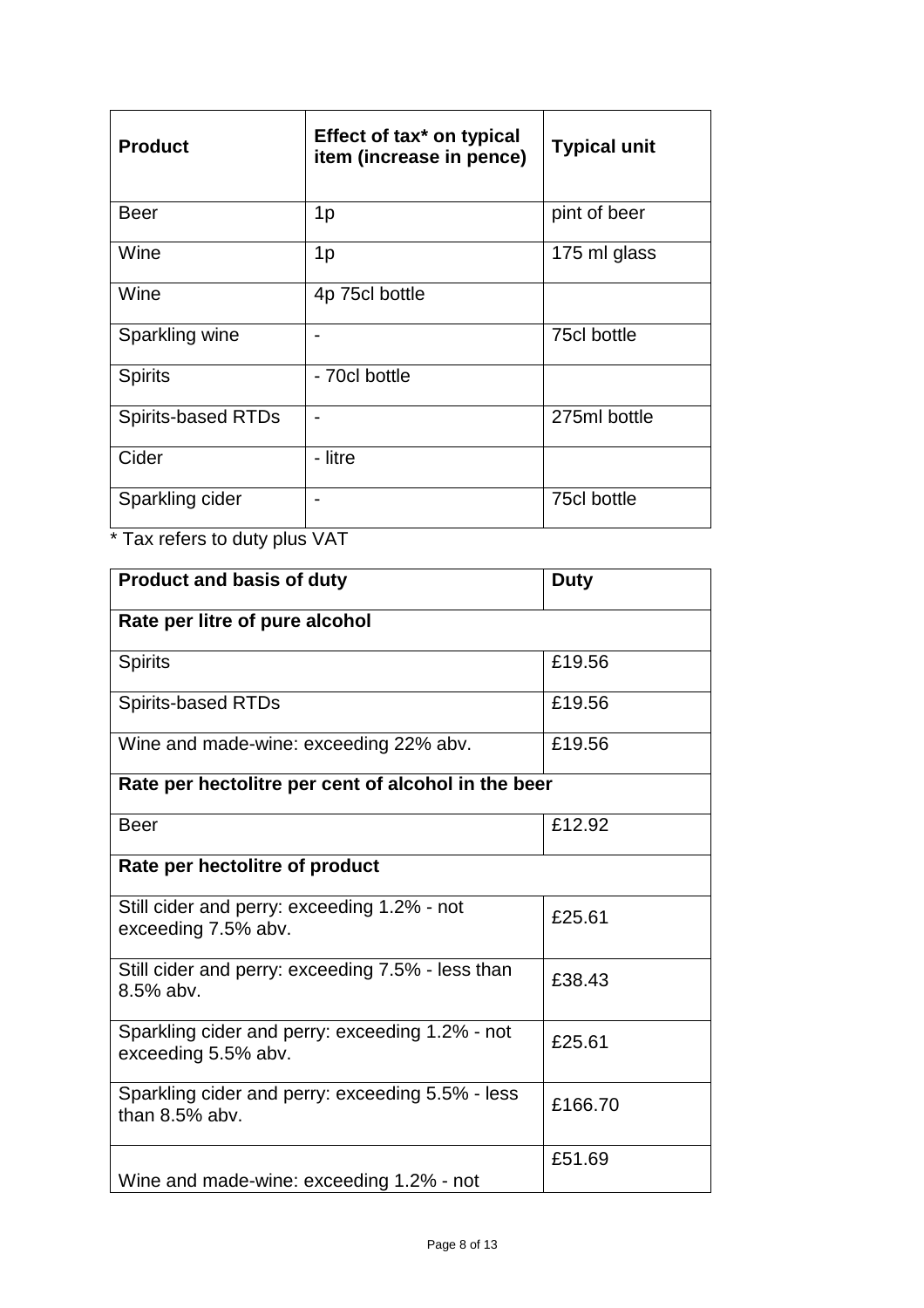| exceeding 4% abv.                                                        |         |
|--------------------------------------------------------------------------|---------|
| Wine and made-wine: exceeding 4% - not<br>exceeding 5.5% abv.            | £71.07  |
| Still wine and made-wine: exceeding 5.5% - not<br>exceeding 15% abv.     | £167.72 |
| Wine and made-wine: Exceeding 15% - not<br>exceeding 22% abv.            | £223.62 |
| Sparkling wine and made-wine: exceeding 5.5% -<br>less than 8.5% abv.    | £166.70 |
| Sparkling wine and made-wine: 8.5% and above -<br>not exceeding 15% abv. | £220.54 |

# **Fuel duties**

All fuel duty rate changes will take effect from 1 September 2005.

| Pence per litre (unless<br>stated)                                               | Old duty rate | Change           | New duty rate |
|----------------------------------------------------------------------------------|---------------|------------------|---------------|
| Sulphur-free<br>petrol/diesel                                                    | 47.1p         | $+1.22p$         | 48.32p        |
| Ultra low sulphur<br>petrol/diesel                                               | 47.1p         | $+1.22p$         | 48.32p        |
| <b>Biodiesel</b>                                                                 | 27.1p +1.22p  | 28.32p           |               |
| <b>Bioethanol</b>                                                                | 27.1p +1.22p  | 28.32p           |               |
| Road fuel gas other<br>than natural gas (e.g.<br>Liquefied petroleum gas<br>LPG) | 9p per kg     | + 3.7p<br>per kg | 12.7p per kg  |
| Natural gas used as<br>road fuel                                                 | 9p per kg     | + 1.8p<br>per kg | 10.8p per kg  |
| Rebated gas oil (red<br>diesel)                                                  | 5.22p         | $+1.22p$         | 6.44p         |
| Rebated fuel oil                                                                 | 4.82p         | $+1.22p$         | 6.04p         |

# **Vehicle excise duty for Private and Light Goods Vehicles Pre-graduated VED (registered before March 2001)**

| ∣ £ per year | Change | New rate |
|--------------|--------|----------|
|              |        |          |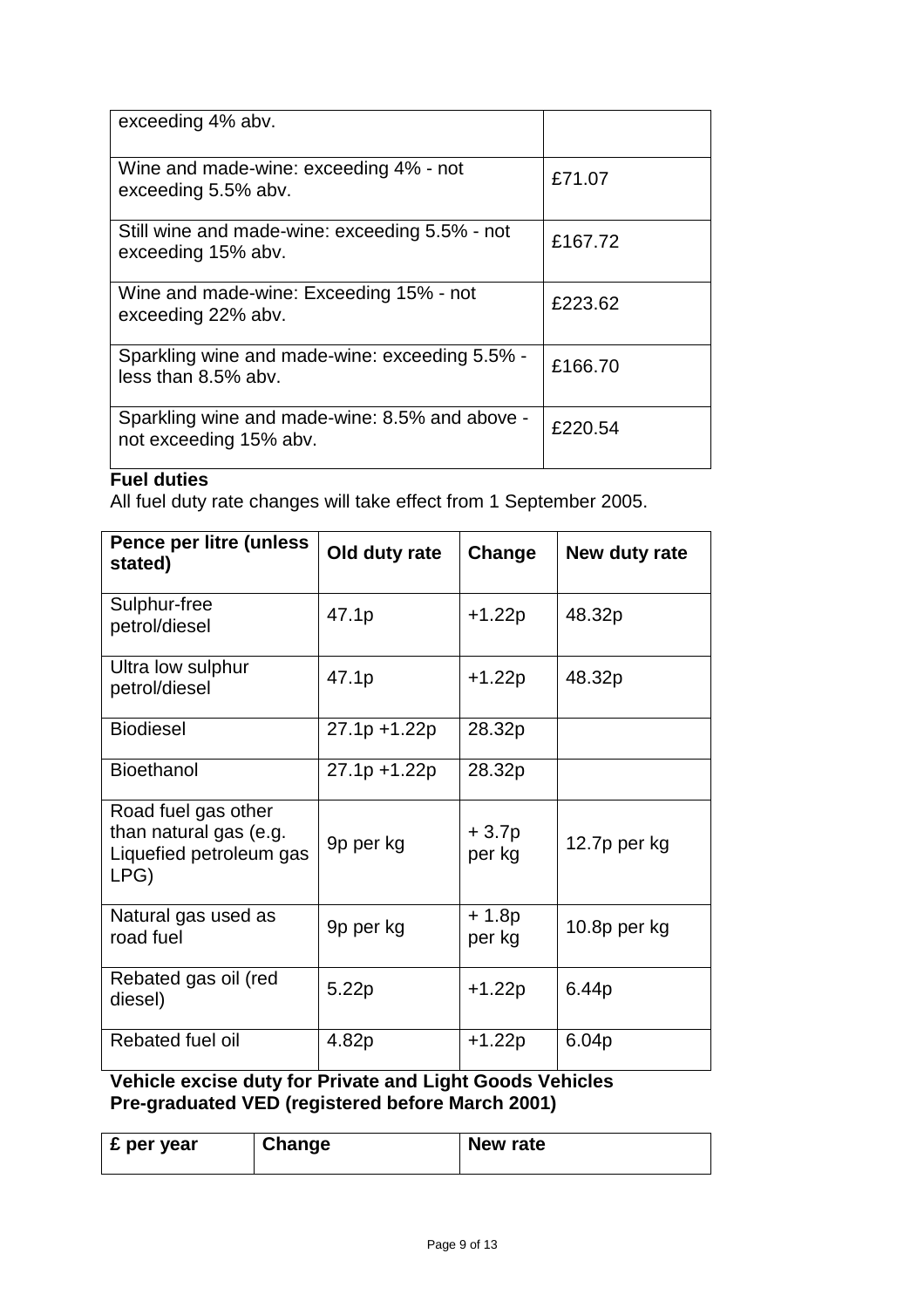| $\vert$ 1549cc and<br>below |     | £110 |
|-----------------------------|-----|------|
| above 1549cc                | +£5 | £170 |

# **Graduated VED for Private Vehicles (registered from March 2001)**

| £ per year<br><b>VED band</b> | CO <sub>2</sub><br>(g/km) | Change | <b>Alternativ</b><br>e fuel cars | <b>Petrol</b><br>cars | <b>Diesel</b><br>cars |
|-------------------------------|---------------------------|--------|----------------------------------|-----------------------|-----------------------|
| A                             | $100$ and<br>below        |        | £55                              | £65                   | £75                   |
| B                             | 101 to 120                |        | £65                              | £75                   | £85                   |
| $\mathsf C$                   | 121 to 150                |        | £95                              | £105                  | £115                  |
| D                             | 151 to 165                |        | £115                             | £125                  | £135                  |
| E.                            | 166 to 185                | $+£5$  | £140                             | £150                  | £160                  |
| F                             | 186 and<br>above          | $+£5$  | £160                             | £165                  | £170                  |

#### **Details**

#### **Income tax rates and allowances**

The Chancellor announced today that the income tax starting rate limit and basic rate limit are to increase in line with indexation to £2,090 and £32,400 respectively. The taxable bands are uprated each year by indexation unless legislation is passed to override this. A statutory instrument – the Income Tax (Indexation) Order 2005 - has been laid today to give effect to the indexation increases.

As announced in the 2004 Pre-Budget Report, the personal allowance for those aged 65 and over will increase in line with earnings from April to £7,090 for those aged 65- 74, and for those aged 75 or over to £7,220. This means that no one 65 or over will pay tax unless their income reaches £136 per week.

Other allowances, including the personal allowance for those under 65, will be increased by indexation as announced in the Pre-Budget Report. The rate of relief for the continuing married couple's allowance and maintenance relief for people born before 6 April 1935 is 10 per cent.

# **National insurance contributions**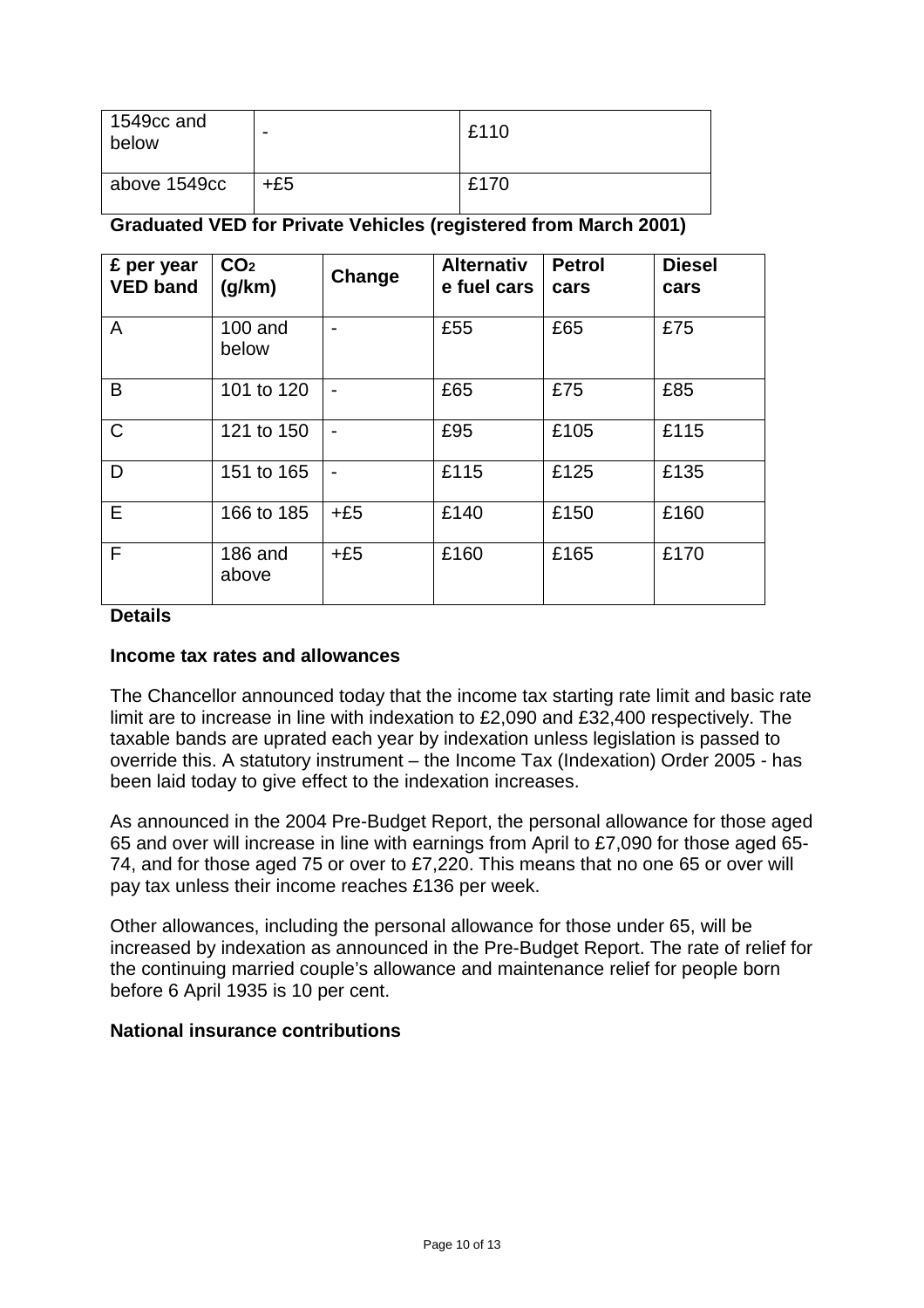National insurance contribution (NIC) rates and thresholds for 2005-06 were announced in the 2004 Pre-Budget Report. The starting point for employers', employees' and self-employed NICs in 2005-06 will increase in line with inflation to £94 per week. NICs are not paid on earnings or profits below this amount. The upper earnings and profits limits for NICs will increase from April 2005 in line with inflation from £610 to £630 per week (£32,760 per year). For the self-employed, the rate of Class 2 contributions will be increased in line with inflation to £2.10 per week.

# **Capital gains tax (CGT)**

The capital gains tax annual exempt amount is increased in line with statutory indexation to £8,500 for the tax year 2005-06 for individuals, personal representatives of deceased persons, trustees of certain settlements for the disabled.

Gains arising on disposal of a principal private residence will continue to exempt from capital gains tax.

# **Inheritance tax**

The inheritance tax threshold is increased beyond statutory indexation to £275,000 for 2005-06. The value of estates above the threshold is taxed at 40 per cent. The estimated number of taxpaying estates in 2005-06 will be about 37,000. This is around 6 in 100 deaths. The threshold will be £285,000 for 2006-07 and £300,000 for 2007-08.

# **Corporation tax**

As in 2004-05, the corporation tax main rate is 30 per cent. The small companies' rate is 19 per cent for companies with taxable profits between £50,000 and £300,000 and the starting rate is zero for companies with taxable profits below £10,000. The corporation tax main rate for 2006-07 will also be 30 per cent.

Marginal relief eases the transition from the starting rate to the small companies' rate for companies with profits between £10,000 and £50,000. The fraction used in the calculation of this marginal relief will be 19/400. Marginal relief also applies to companies with profits between £300,000 and £1,500,000. The fraction used in the calculation of this marginal relief will be 11/400.

The profits limits may be reduced for a company that is part of a group or has associated companies. The lower rates and marginal reliefs do not apply to close investment holding companies.

# **Child and Working Tax Credits rates and Child Benefit**

As announced in the Pre-Budget Report, from 6 April 2005, the child element of Child Tax Credit will be increased by £65 per year to £1,690 per year, in line with average earnings. In addition, the disabled child elements of Child Tax Credit will be up-rated in line with inflation. The elements of Working Tax Credit will also rise in line with inflation. The rates of Child Benefit and Guardian's Allowance will rise in line with inflation from 11 April 2005.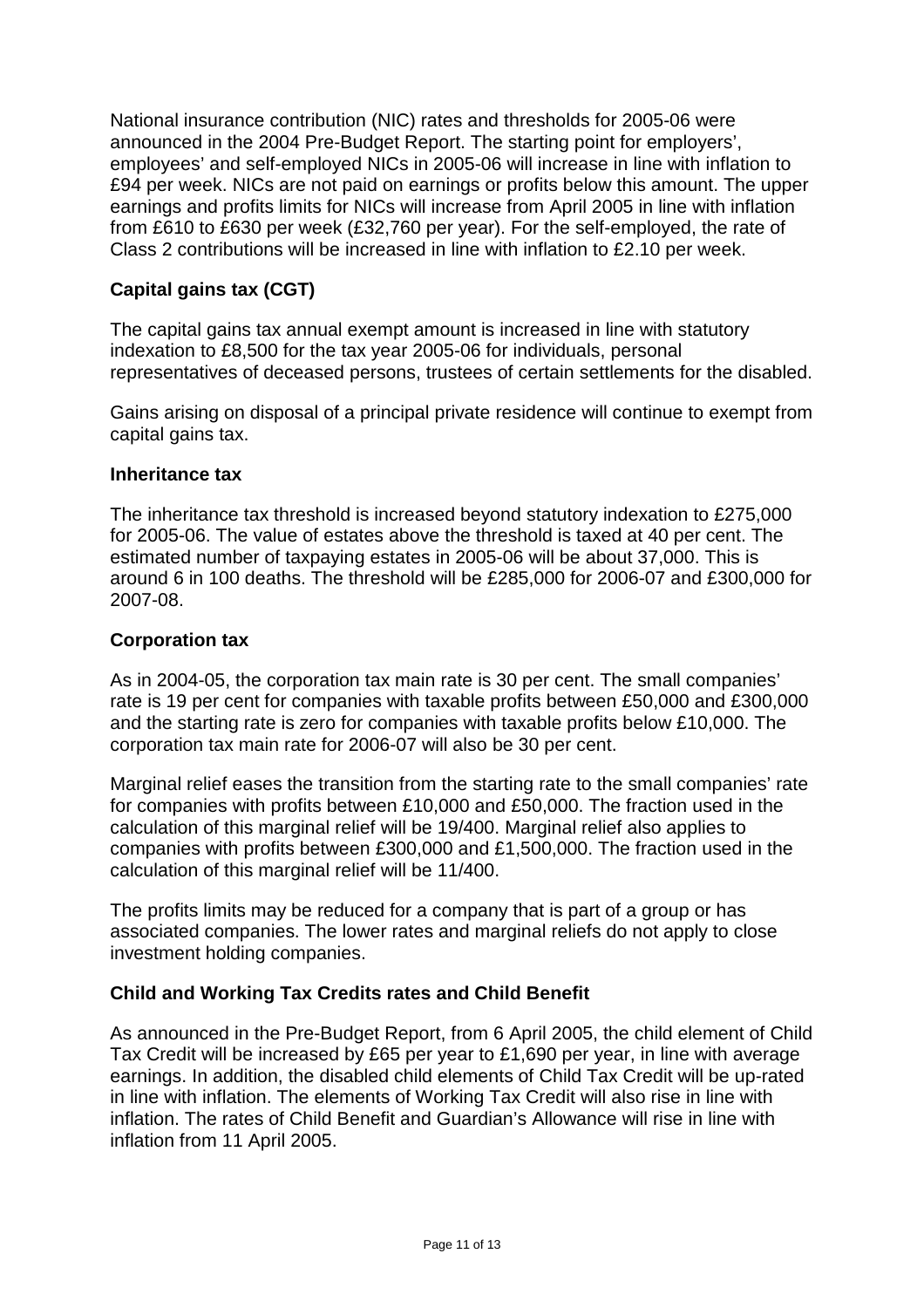The child element of Child Tax Credit will increase at least in line with average earnings up to and including 2007-08.

# **Childcare**

The limits on eligible childcare costs in Working Tax Credit will rise to £175 per week for families with one child and £300 per week for those with two or more children from April 2005; the maximum share of eligible costs covered will be 70 per cent in 2005-06, rising to 80 per cent in 2006-07.

# **Stamp taxes and duty**

The rates for Stamp Duty Land Tax remain unchanged. However the threshold for zero per cent transactions is doubled to £120,000 from 17 March 2005. For residential land and property, the rates and revised thresholds are zero per cent for transactions in consideration of £120,000 or less, 1 per cent for consideration over £120,000 to £250,000, 3 per cent for consideration over £250,000 to £500,000 and 4 per cent on consideration over £500,000. For all non-residential land and property, the rates are zero per cent for transactions in consideration of £150,000 or less, 1 per cent for consideration over £150,000 to £250,000, and thereafter the same as for residential land and property.

The zero per cent band for residential property transactions in Designated Disadvantaged Areas remains at £150,000. The previous exemption for nonresidential transactions in Designated Disadvantaged Areas ends today, 16 March 2005.

For new leases, the rates applicable in respect of the premium are the same as for transfers of land and buildings (except that special rules apply where the rent exceeds £600 annually). For the rental element of new leases, the charge is based on the Net Present Value (NPV), which is the total of the discounted annual rental payments. The NPV is charged at 1 per cent on the excess over £120,000 for residential land and property, and 1 per cent on the excess over £150,000 for nonresidential land and property.

# **Tobacco duty**

From 6 pm on 16 March 2005, tobacco duty rates will rise in line with inflation, to maintain the real price of tobacco.

# **Alcohol duty**

From midnight on 20 March 2005, duties on beer and wine will increase in line with inflation. Duties on spirits, cider and sparkling wine will not change.

# **Fuel duty**